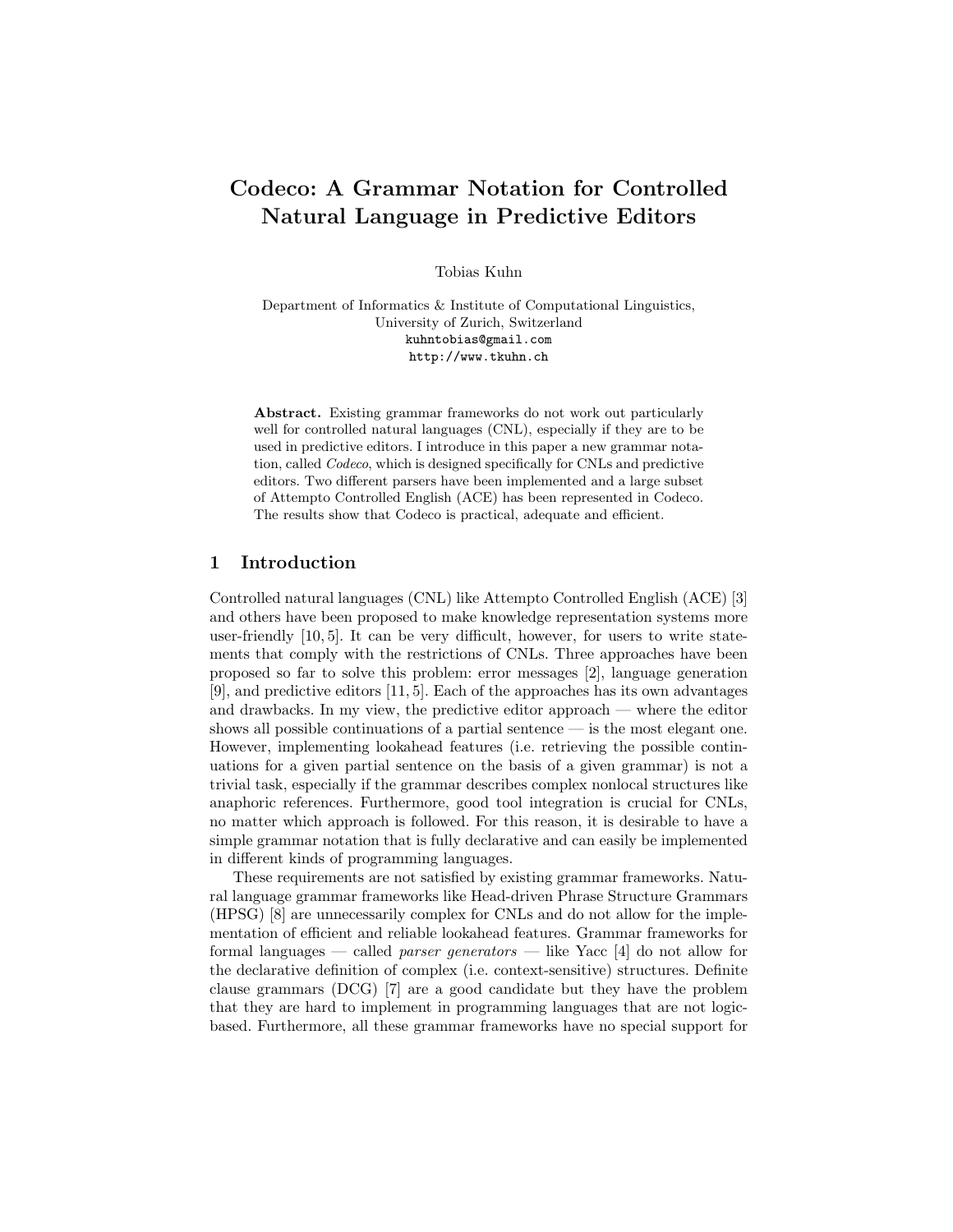the deterministic resolution of anaphoric references, as required by languages like ACE. The Grammatical Framework (GF) [1] is a recent grammar framework in competition with the approach to be presented here. It allows for declarative definition of grammar rules and can be used in predictive editors, but it lacks support for anaphoric references.

The following example illustrates the difficulty of lookahead in the case of complex nonlocal structures like anaphoric references. The partial ACE sentence "every man protects a house from every enemy and does not destroy ..." can be continued by several anaphoric structures referring to earlier objects in the sentence: "the man" or "himself" can be used to refer to "man"; "the house" or "it" can be used to refer to "house". It is not possible, however, to refer to "enemy", because it is under the scope of the quantifier "every" and such references from outside the scope of a quantified entity do not make sense logically.<sup>1</sup> Thus, a predictive editor should in this case propose "the man" and "the house" as possible continuations of the given partial sentence, but not "the enemy".

## 2 Codeco

In order to solve the problems sketched above, I created a new grammar notation called Codeco, which stands for "concrete and declarative grammar notation for controlled natural languages". This grammar notation is designed specifically for CNLs to be used in predictive editors. Below is a brief description of the most important features of Codeco.

In a nutshell, grammar rules in Codeco consist of grammatical categories with flat feature structures<sup>2</sup>. One of the important features of Codeco is that anaphoric references and their potential antecedents can be represented by special categories for backward references "<" and forward references ">", respectively. These special categories establish nonlocal dependencies across the syntax tree in the sense that each backward reference needs a matching (i.e. unifiable) forward reference somewhere in the preceding text.

Furthermore, scopes can be defined that make the contained forward references inaccessible from the outside. In Codeco, scopes are opened by the special category "/" and are closed by the use of scope-closing rules " $\rightarrow$ ". In contrast to normal rules " $\rightarrow$ ", scope-closing rules close at their end all scopes that have

 $1$  The difference between "every man" and "every enemy" in the given example is not obvious. The scope that is opened by the quantifier "every" of "every enemy" closes after "enemy", because the verb phrase ends there. In ACE, verb phrases — but not only verb phrases — close at their end all scopes that are opened within (which is, in general, also true for full natural English). Since "every man" is not part of that verb phrase, the scope for "every man" is still open at the end of the partial sentence. This is why "man" is accessible for anaphoric references, but "enemy" is not. See also Fig. 1.

<sup>&</sup>lt;sup>2</sup> The restriction to flat feature structures (instead of general ones) restricts the expressive power of Codeco while making it easier to process and implement. The results suggest that Codeco is sufficiently expressive for common CNLs.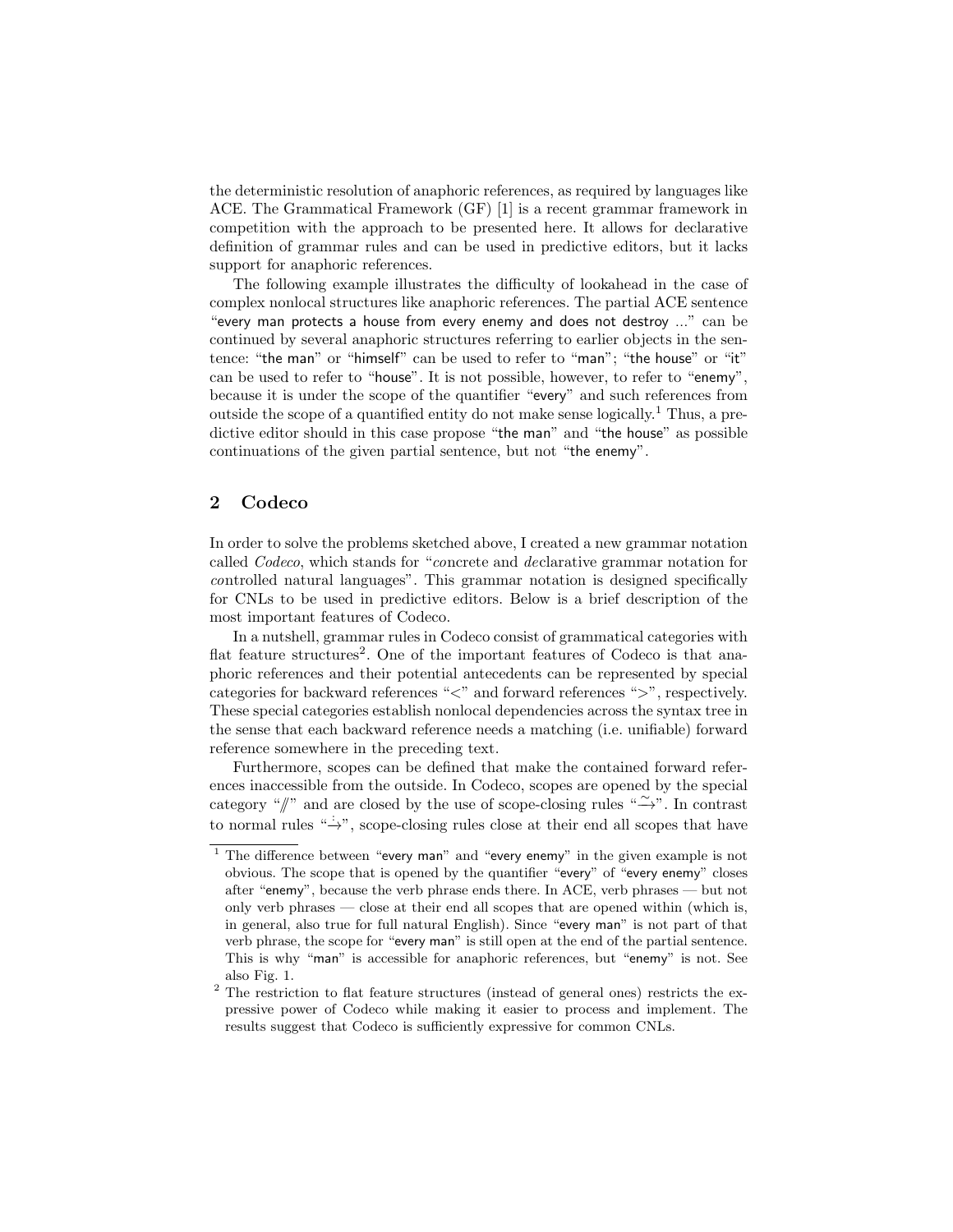been opened by one of their child categories. In this way, Codeco allows us to define the positions where scopes open and close in a simple and fully declarative way. Other extensions that are not discussed here are needed to handle pronouns, variables, and references to proper names in the desired way. See [6] for the details.

The following grammar rules are examples that show how the special structures of Codeco are used:

$$
np \xrightarrow{\cdot} det\left(\text{exist:}+\right) \underline{noun}\left(\text{text:}\overline{\text{Noun}}\right) > \begin{pmatrix} \text{type: noun} \\ \text{noun:}\overline{\text{Noun}} \end{pmatrix}
$$
\n
$$
ref \xrightarrow{\cdot} [the] \underline{noun}\left(\text{text:}\overline{\text{Noun}}\right) < \begin{pmatrix} \text{type: noun} \\ \text{noun:}\overline{\text{Noun}} \end{pmatrix}
$$
\n
$$
det\left(\text{exist:} -\right) \xrightarrow{\cdot} \text{# } \text{[every]}
$$
\n
$$
vp\left(\text{num:}\overline{\text{Num}}\right) \xrightarrow{\sim} v\left(\text{num:}\overline{\text{Num}}\right) \text{ } np\left(\text{case: acc}\right) \text{ } pp
$$

The first rule represents existentially quantified noun phrases like "a house" and establishes a forward reference to define its status as a potential antecedent for subsequent anaphoric references. The second rule describes a definite noun phrase like "the house" and declares its anaphoric property by a backward reference. The third rule describes the determiner "every" opening a scope through the use of the scope opener category. The last rule describes a verb phrase and is scope-closing, which means that the end of such a verb phrase also marks the end of all scopes that have been opened within.

Codeco grammars allow for the correct and efficient implementation of lookahead features. Figure 1 shows a possible syntax tree of the example above and visualizes how the possible anaphoric references can be found.

Two independent parsers have been implemented for Codeco: one that executes Codeco grammars as Prolog DCGs and another one that is a chart parser implemented in Java. These two implementations have been shown to be equivalent and efficient [6]. The chart parser for Codeco is used in the predictive editors of AceWiki [5] and the ACE Editor<sup>3</sup>. The DCG parser is used for regression and ambiguity tests for the grammars of both tools.

The Codeco grammar that is used in the ACE Editor consists of 164 grammar rules and describes a large subset of ACE covering nouns, proper names, intransitive and transitive verbs, adjectives, adverbs, prepositions, variables, plurals, negation, prepositional phrases, relative clauses, modality, numerical quantifiers, various kinds of coordination, conditional sentences, questions, anaphoric pronouns, and more. Currently unsupported ACE features are mass nouns, measurement nouns, ditransitive verbs, numbers and strings as noun phrases, sentences as verb phrase complements, saxon genitive, possessive pronouns, noun phrase coordination, and commands. Nevertheless, this subset of  $ACE$  is  $-$  to

 $^3$  http://attempto.ifi.uzh.ch/webapps/aceeditor/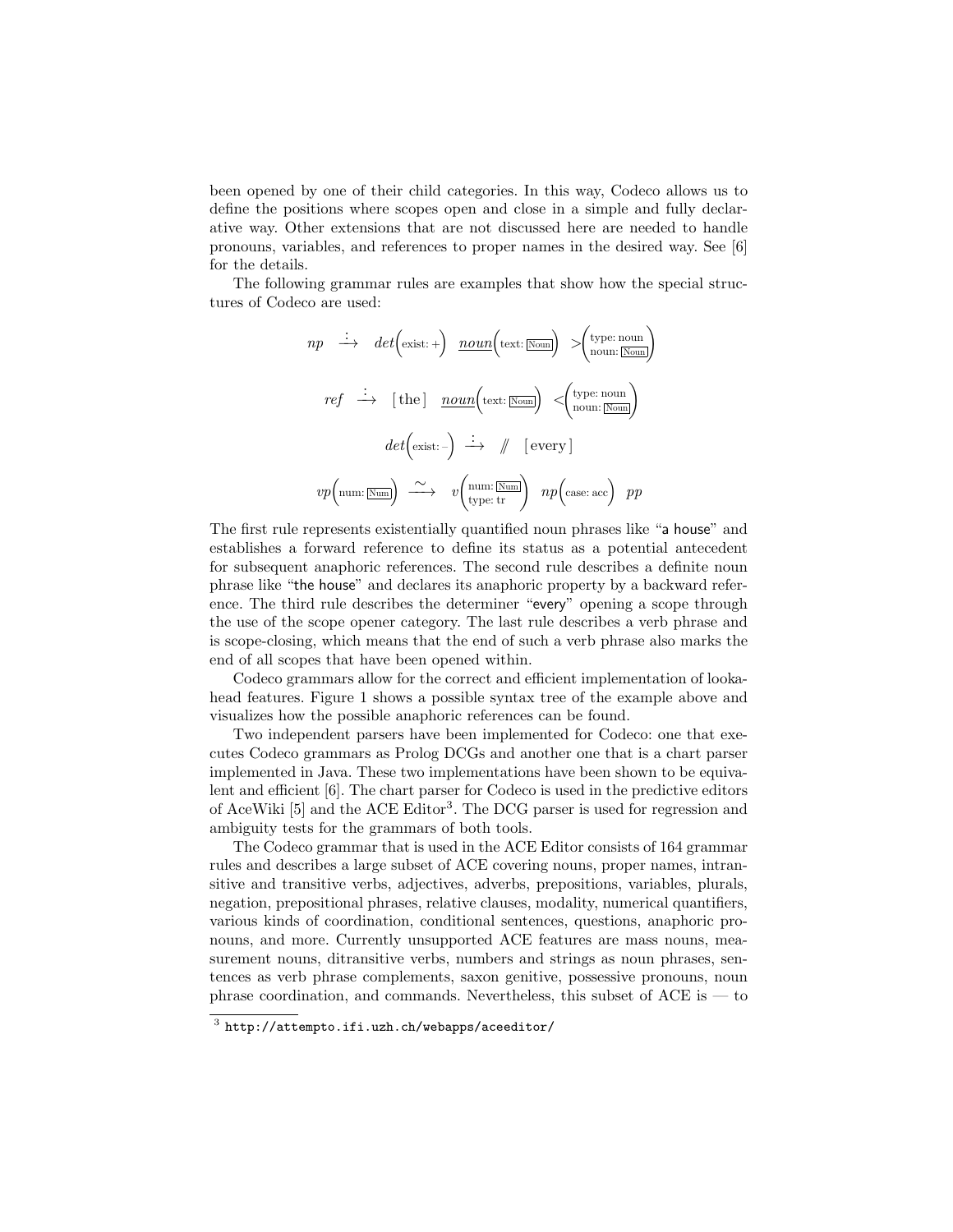

Fig. 1. This figure shows an exemplary syntax tree of a partial ACE sentence. Head nodes of scope-closing rules are marked with "∼". The positions where scopes open and close are marked by parentheses. The shaded area marks a closed scope, which is not accessible from the outside. The dashed lines indicate the possible references.

my knowledge — the broadest subset of English that has ever been defined in a formal and fully declarative way and that includes complex issues like anaphoric references.

Codeco grammars can be checked for syntactic ambiguity by exhaustive language generation up to a certain sentence length. Due to combinatorial explosion, it is advisable not to check the complete language but to define a core subset thereof. Such a core subset should use a minimal lexicon and should have a reduced number of grammar rules, in a way that language structures that could possibly lead to complex cases of ambiguity are retained. For the ACE Codeco grammar introduced above, such a core subset has been defined, consisting of 97 of the altogether 164 grammar rules. Exhaustive language generation of this core subset up to ten tokens leads to 2'250'869 sentences, which are all different. Since syntactically ambiguous sentences would be generated more than once (because they have more than one syntax tree), this proves that at least the core of the ACE Codeco grammar is unambiguous, at least for sentences up to ten tokens. In the same way, it can be proven that the core of the ACE Codeco grammar is indeed a subset of ACE.

See my thesis [6] for the complete description of Codeco, the full ACE Codeco grammar, complexity considerations, the details and results of the performed tests and the involved algorithms.

#### 3 Conclusions

In summary, the Codeco notation allows us to define controlled subsets of natural languages in an adequate way. The resulting grammars are fully declarative, can be efficiently interpreted in different kinds of programming languages, and allow